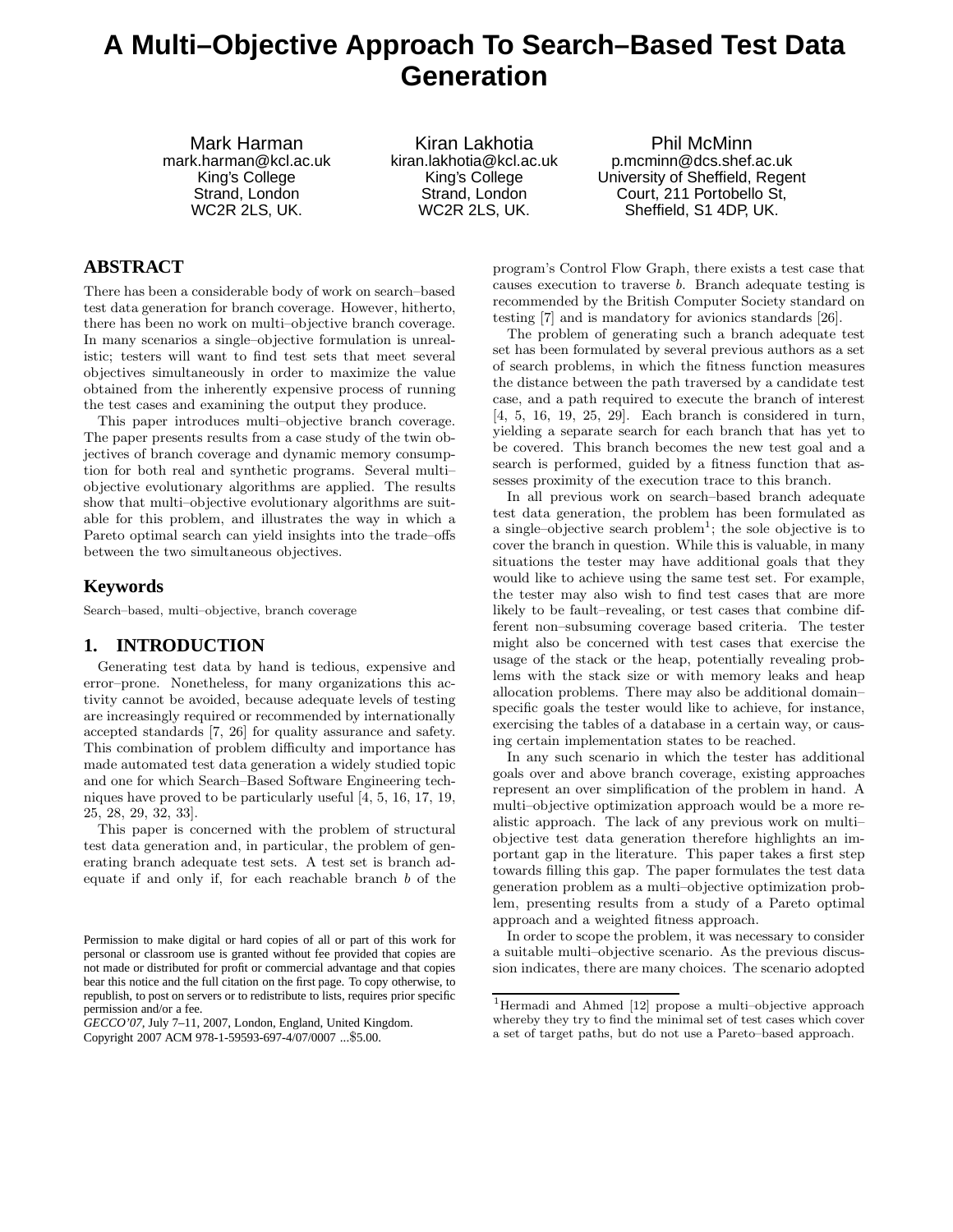is one in which the tester wishes to achieve branch coverage, while also constructing test cases that exercise the dynamic memory allocation of the program under test. This scenario would occur where, for example, the tester knows that memory is highly constrained or where the tester believes that there may be memory leaks or possible null pointer dereferences.

The paper presents results from five case studies of this multi–objective problem when applied to real code from the Software–artifact Infrastructure Repository [1] and also to specially constructed examples that denote extreme cases where the two objectives are either in full agreement or total opposition. These extreme cases allow the approaches to be explored at the limits for which they might be expected to be applied. The primary contributions of the paper are as follows:

- 1. The paper introduces the first formulation of test data generation as a multi–objective problem. It describes the particular goal oriented nature of the coverage criterion, showing how it presents interesting algorithmic design challenges when combined with the non goal oriented memory consumption criterion.
- 2. The paper presents results that confirm that multi– objective search algorithms can be used to address the problem, by applying the 'sanity check' that search– based approaches outperform a simple multi–objective random search.
- 3. The paper presents results that suggest that a suitably constructed weighted multi–objective approach, though simplistic, can be effective for this problem in some cases. However, there is also evidence that a Pareto optimal approach can find better solutions in other cases, with respect to a certain objective. The paper shows how a weighted and Pareto hybrid approach can be used to complement each other.
- 4. The paper also presents results from the application of a Pareto optimal evolutionary algorithm, assessing the impact of the interdependencies that arise between the set of search problems denoted by the set of branches to be covered.

The rest of this paper is organised as follows. Section 2 provides an overview of background information on multi– objective evolutionary algorithms. Section 3 describes two different approaches for attempting branch coverage while maximizing dynamic memory allocation. It also outlines the NSGA-II algorithm by Deb et al. [8] used in one approach. Sections 4 and 5 present the experimental setup and five case studies comparing both approaches when applied to synthetic and real world programs. Insights gained during the studies are revealed in Section 6. Section 7 presents related work and Section 8 concludes.

## **2. BACKGROUND**

Multi–Objective Evolutionary Algorithms (MOEAs) are algorithms designed for solving problems where no single optimal solution exists and a set of solutions is required instead. An example of a Mutli–Objective Problem (MOP) is the Knapsack problem [18], where weight has to be minimized and profit maximized. This is also a typical example where two objectives are in direct conflict with each other.

As stated, MOPs require a set of solutions known as a Pareto optimal set. Such a set contains only non–dominating solutions. The concept of domination is defined as

Individual X dominates Y if, and only if, X is better than Y in at least one objective, and no worse in all other objectives.

A Pareto front and Pareto optimal set can be defined as  $([13])$ 

**Pareto Optimal Set:** For a given MOP  $f(\vec{x})$ , the Pareto Optimal Set  $(P*)$  is defined as:  $P* :=$  $\{\vec{x} \in F \mid \neg \exists \vec{x'} \in F \ \vec{f}(\vec{x'}) \leq \vec{f}(\vec{x})\},\$  where F is the decision variable space.

Genetic Algorithms (GAs) are naturally suited for MOPs because they maintain a number of individuals in every population, each of which may be better suited for one objective than another. Another benefit is that a GA can optimize multiple objectives in parallel. A Pareto GA exploits this feature, giving it the ability to generate a Pareto optimal set in a single run.

A special type of single–objective GA, such as a weighted GA, might achieve the same results over a number of runs. However, for each run, the objectives have to be formulated as a set of constraints rather than optimization problems.

Most MOPs, such as the Knapsack problem mentioned above, have a large set of 'good compromise' solutions compared to the set of 'unpractical' solutions. For example, the only 'useless' solutions for the Knapsack problem are the zero weight or minimal profit solutions, i.e. the very extreme points on a Pareto front.

The opposite is true for the MOP addressed in this paper. Branch coverage is attempted at a subgoal level, with each goal corresponding to a branch in a program. It follows that branch coverage can only have a boolean outcome; either a test case traverses the branch or it fails to do so. The latter test cases are of no practical use, therefore branch coverage has to be achieved, even if this should mean failing to allocate any memory. Hence, the set of desirable solutions is very restricted; it may only contain one solution.

This observation would suggest that a weighted GA is better suited for this problem. However, as memory allocation may be optimizable for some branches  $(e.g.$  by increasing loop–iterations which allocate memory), a Pareto GA might also be adequate, especially since finding the right set of 'weights' can prove challenging and a different set of weights might be required for each branch.

In a weighted GA, each objective is given a coefficient, acting as a 'weight' for its fitness value. The fitness values for each objective are then combined into a single value, from which point onwards the multi–objective GA becomes identical to a single–objective GA. In order for a weighted GA to be effective, particularly when two objectives are in conflict, the objectives have to be ordered or prioritized in some way. This is in contrast to a MOEA, which treats all objectives as equally important.

For the problem considered in this paper, one objective, maximizing memory allocation, is not clearly definable or quantifiable, because memory consumption may not have an obvious 'optimum'. Giving it too much weighting might inhibit branch coverage, because of the adverse effect on the overall fitness value (depending on the code/inputs). On the other hand, excessively reducing its weighting might render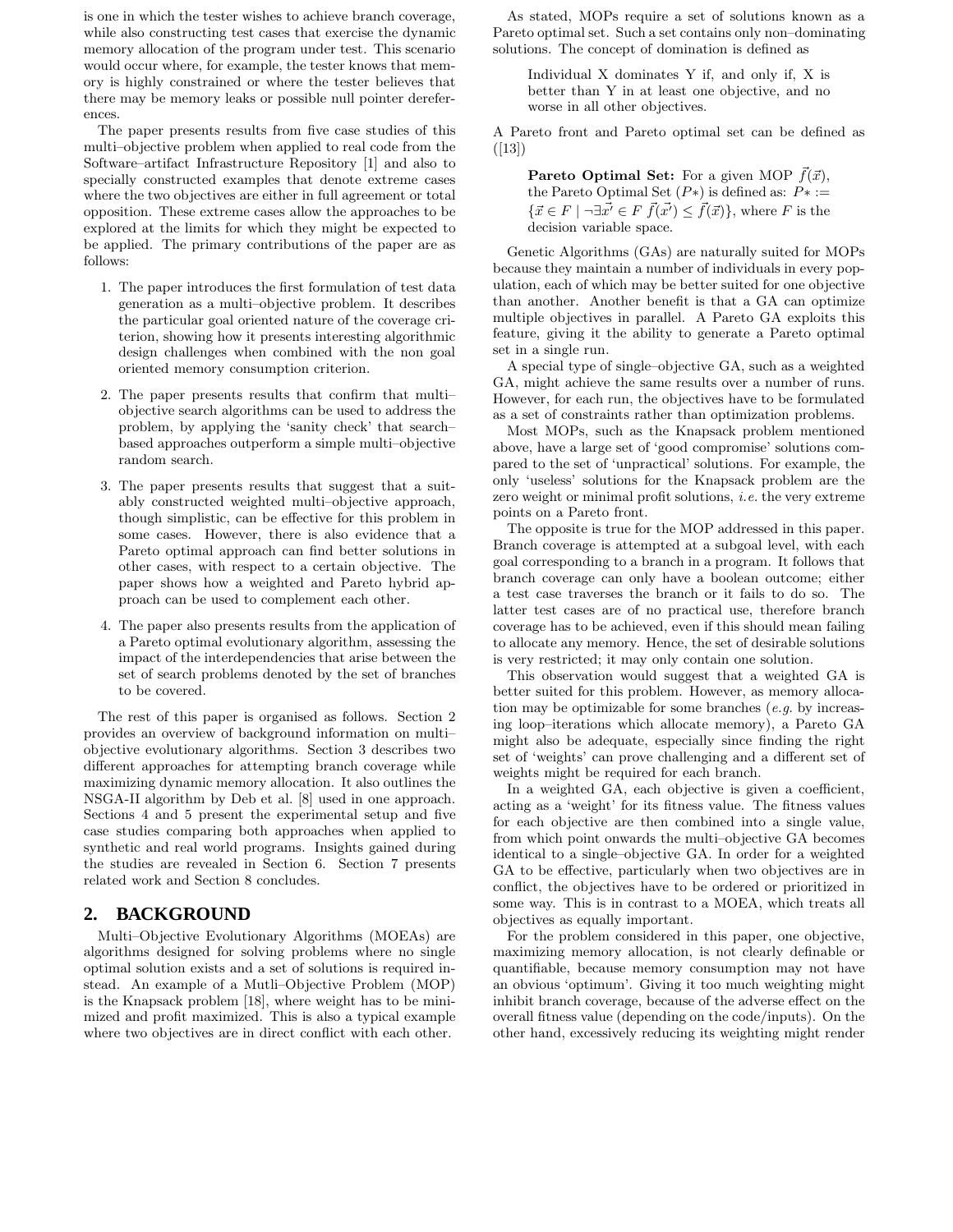it insignificant. The aim of maximizing memory allocation would thus be reduced to a random search.

## **3. IMPLEMENTATION**

The IGUANA tool [21] was adapted for the implementation of the two algorithms, which are based on a model described by Wegener et al. [29]. In addition to the standard branch distance computed for a test case with respect to a branching condition, Wegener's model uses an approach level. It reflects the distance between branching nodes in a Control–Flow Graph and a target and is aimed at helping the GA find the 'quickest' path to a target by incorporating path information into the fitness function.

In order to measure memory allocation, the source code was instrumented with a global variable, used to count all bytes allocated during the execution of a function. The freeing of memory by dereferencing a pointer was not accounted for in this study, because all the memory was allocated to global pointers which were released outside the scope of the function under test. The next section describes the operations used by the GAs and their configuration.

Two different types of selection operators were used for the implementation of the weighted and Pareto GA. For the Pareto approach an elitist selection and reinsertion strategy was chosen. Elitism ensures that the current best individual (or a set of best individuals in case of a multi–objective GA) is copied across into the next generation. The weighted GA uses stochastic universal sampling [2] as a selection method, where the probability of an individual being selected is proportionate to its fitness value. This means 'fitter' individuals have more chance of being selected, but an 'unfit' individual may still be included, thereby partially maintaining diversity within the population in order to prevent a premature convergence at a sub–optimal solution.

Before individuals are selected for crossover, they must be ranked according to their fitness value within the population. The weighted-GA uses linear ranking [31] with a selection pressure  $Z$  of 1.7 (in accordance with the Wegener model), where ordered individuals are assigned fitness values such that the best individual has a fitness of  $Z$ , the median individual a fitness of 1.0 and the worst individual a fitness of  $2 - Z$ , where  $Z = [1.0, 2.0]$ . These ranked values are then converted into proportionate fitness values before selection takes place. Ranked fitness values for the Pareto GA are calculated based on the Pareto-ranking method described in Section 3.1.

Discrete recombination [23] was used to produce offspring and the mutation algorithm is based on the breeder genetic algorithm [23]. It defines a mutation probability of  $1/len$ , where *len* is the length of the input vector. Each of the breeding populations contains a different mutation step size  $p$ , ranging from 0.1 to 0.000001. A mutation range  $r_i$  is defined for each input parameter  $x_i$  by the product of p and the domain size of  $x_i$ , with  $0 \le i \le len$ . The 'mutated' value  $v_i$  of  $x_i$  can thus be computed as  $v_i = x_i \pm r_i \cdot \delta$ . Addition or subtraction is chosen with an equal probability. The value of  $\delta$  is defined to be  $\sum_{x=0}^{15} \alpha_x \cdot 2^{-x}$ , where each  $\alpha_x$  is 1 with a probability of  $1/16$  else 0. If  $v_i$  is outside the allowed bounds of  $x_i$ , its value is set to either the minimum or maximum value for  $x_i$ .

A competition manager controls the number of individuals each population evolves. Every 20 generations, 10% of the individuals are randomly chosen for migration from one population to another. A migration manager ensures a population will only receive individuals from at most one other population. The competition manager also calculates a progress value for each population at the end of a generation. This progress value  $p$  is computed for a population at generation q as follows:  $0.9 \cdot p + 0.1 \cdot rank$ . rank indicates the average fitness of a population and is obtained by linearly ranking the individuals within a population, as well as the populations amongst themselves. Again, a selection pressure of 1.7 was used for obtaining each rank value.

Every  $n$  number of generations, where  $n$  is configured via the competition manager, the populations are ranked according to their progress values. After this, a reallocation parameter is computed for each population, which controls how many individuals from the worst performing populations are transfered to the best performing ones. However, a population is not allowed to loose its last five individuals to prevent it from dying out. The transfer of individuals between populations is aimed at improving the overall performance of the GA. Thus, in effect, the best performing population is seeded every  $n$  number of generations and, as a result, will contribute most to the number of fitness evaluations.

#### **3.1 Pareto GA Implementation**

The implementation adapted for this paper is based on the NSGA-II algorithm described by Deb et al. [8]. The main difference between a standard GA and a multi–objective GA is the way fitness values are computed and individuals ranked within a population. The NSGA-II algorithm creates a set of front lines, each front containing only non– dominating solutions. Within a front, individuals are rewarded for being 'spread out'. The algorithm also ensures that the lowest ranked individual of a front still has a better fitness value than the highest ranked individual of the next front.

The remainder of this section explains the ranking algorithm's steps in detail.

The first stage of the algorithm calculates two entities for each solution  $[8]$ ; 1) a count c for the number of individuals which dominate the current individual; 2) a set of individuals which are dominated by the current individual.

All individuals with a count of zero, i.e. those not dominated by any other individual, are grouped together to form the first front. The individuals from this front are then iterated and for each individual in their 'domination set', the count is reduced by one. Individuals that subsequently end up with a count of zero are again grouped together to form the next front. This process is repeated until all individuals are assigned to a front.

In order to encourage diversity within a front and prevent premature convergence, individuals are rewarded for lying either at extreme ends or less crowded regions of a front. This is done by assigning a 'distance' attribute d to each individual, which measures the distance of an individual to its closest neighbours. The value of d is defined to be  $\sum_{x=0}^{n-1} \delta_x$ where *n* is the number of objectives and  $\delta_x$  the combined distance of an individual from its closest neighbours with respect to the current objective.

Thus, if two individuals have the same non–domination count  $c$ , the individual with the greater 'distance'  $d$  ranks higher.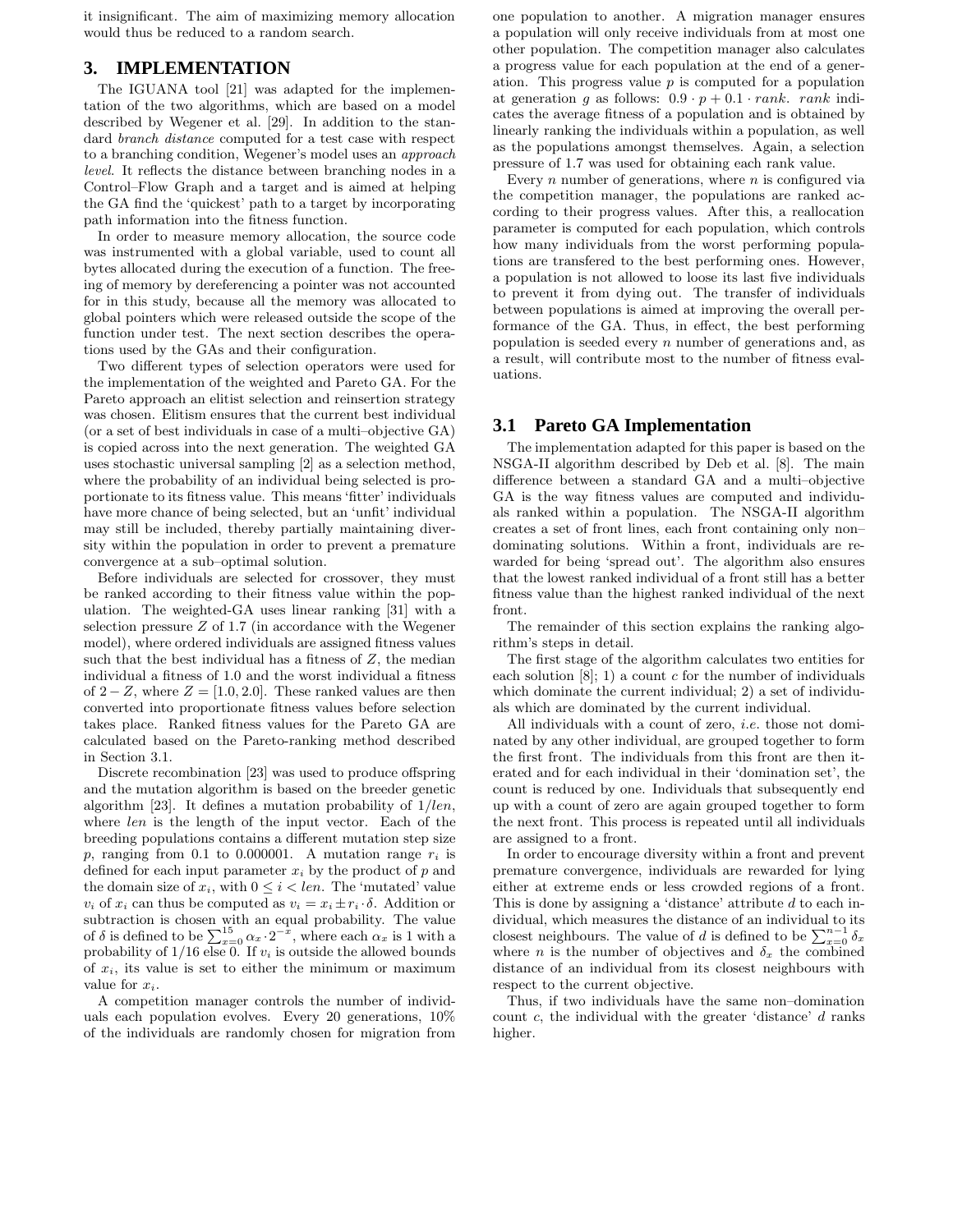# **3.2 Weighted GA Implementation**

Unlike the Pareto GA, a weighted GA can only find a single best solution. This approach is commonly applied to multi–objective problems where it is possible to prioritize or order objectives in a meaningful way.

Branch coverage is a minimization task, where an ideal solution has an objective value of zero. In order to combine the objective value for the memory allocation with the distance measures, the inverse of the normalized number of bytes allocated was used. As this value can never reach zero, a cut–off point of 10<sup>−</sup><sup>5</sup> was chosen as the 'ideal' memory value and thus ideal overall fitness. If a branch fails to allocate any memory, a worst case value of 1000 was used as the objective value for the memory allocation.

Thus, if a test case allocates memory, the formula used to obtain the objective value is:  $1.001^{-b} \cdot w_b^{-1} + 1.0 \cdot d$ , where b is the raw number of bytes allocated,  $w<sub>b</sub>$  is the weight for the memory objective, with  $0 < w_b \leq 10^5$ , and d the distance measure composed of branch distance and approach level. The weight for d was left constant at 1.0.

#### **4. EXPERIMENTAL SETUP**

Five case studies were carried out into the effectiveness of different search methods in generating branch adequate test data while maximizing dynamic memory allocation. The three searches considered are a random, Pareto optimal and a weighted search. Two case studies are based on real world C code and three on synthetic programs. The synthetic programs were chosen to evaluate the performance of a search in the context of 'extreme' examples. Although very small with respect to lines of code, the input domain for the synthetic programs ranges up to  $10^{10}$ . The degree of difficulty for search–based testing is determined by the size of the search space as well as the shape of the fitness landscape, ensuring the synthetic examples are not trivial. In addition, the dynamic memory allocation was designed to add further complexity to the problem.

A search was terminated if either

- 1. an ideal solution was found, or
- 2. 100,000 fitness evaluations had been performed, or
- 3. no progress, with respect to the current best solution, had been made over 25 generations.

For the Pareto GA, an ideal solution was considered to be the best solution with respect to memory allocation, which also achieved the branch target.

#### **5. CASE STUDY RESULTS**

Each Case Study consists of the three algorithms run 10 times. The results of the case studies are presented in Figure 1.

Case Study 1 is the addscan function from the space program, used by the European Space Agency for scanning star field patterns. Memory is allocated without releasing it, thus to avoid memory leaks, the function was modified for test purposes to free the allocted memory.

Summary: Overall the Pareto GA allocates 66% more bytes than the weighted GA at the expense of branch coverage. The function contains 32 branches and its domain size is approximately  $10^{539}$ . The weighted GA is deliberately

directed towards covering branches, making it more likely to succeed within the limits set by the stopping conditions described above. The 3 branches left uncovered were either infeasible or the search simply failed for these.

In order for the Pareto GA to cover a branch it needs to find an 'extreme' point on the Pareto front. These points will only be 'discovered' quite late in the search, because a Pareto GA always tries to find a good spread of solutions across the front, evolving from a central region towards the 'end points' of a front–line.

Case Study 2 is a function taken from the cgi-util.c source, which is based on post-query.c and query.c by NCSA. It takes a string and a 'stop' character as input, and parses the string until either a terminating null or a stop character is found. The new substring is removed from the input string and returned by the function. Both parameters of the function have a direct impact on the amount of memory being allocated. However, this amount is constant for all branches because the memory allocation occurs at the start of the function. The length of the input string was restricted to  $10^4$  characters for practical reasons. This function also had to be modified to release the memory allocated after each test run to prevent memory leaks.

Summary: The results from Figure 1 confirm that a random search is good at achieving high branch coverage for 'easy to cover' branches. However, over 10 runs the search only manages to allocate 33% of the optimum for memory allocation. The weighted GA used a weight distribution of 3:2 in favour of branch coverage for this Case Study. It manages to beat the Pareto GA in 1 run, allocating the maximum amount of memory possible. However, over 10 runs the weighted GA allocates slightly less (263 bytes) than the Pareto GA and only manages to cover 100% of the branches during 1 run, compared to a 100% coverage achieved by the Pareto GA in 7 runs. Thus, the Pareto GA can be considered better suited for this Case Study, because achieving full branch coverage is required.

Case Study 3 is a function containing four predicates. The first three follow an if()else if() structure and allocate a constant amount of memory. The true branch of the first predicate allocates 20 bytes, the true branch of the second predicate 10 bytes and the third predicate, 5 bytes. The last predicate does not allocate any memory. This example was chosen to investigate an inverse relationship between 'approach level' for branch coverage and memory allocation and the effects on finding a Pareto optimal set.

Summary: The random search is uninteresting as it neither achieves 100% coverage nor allocates any memory at all in 9 of the 10 runs. The Pareto GA finds the maximum amount of bytes that can be allocated in 50% of the runs. However, it also leaves at best 3 branches uncovered. By achieving 100% branch coverage, the weighted GA manages to optimize the input vector to allocate the maximum amount of memory possible in all runs, clearly outperforming the Pareto GA at less computational cost.

Case Study 4 is a program that generates a random sequence of characters from the alphabet and stores them in a string. The length of the string generated depends on the input parameters. The first parameter affects the path to be taken through the function; the second parameter specifies the length of the string. The branching nodes ensure that the second parameter only influences the memory allocation if the test case traverses the true branch of the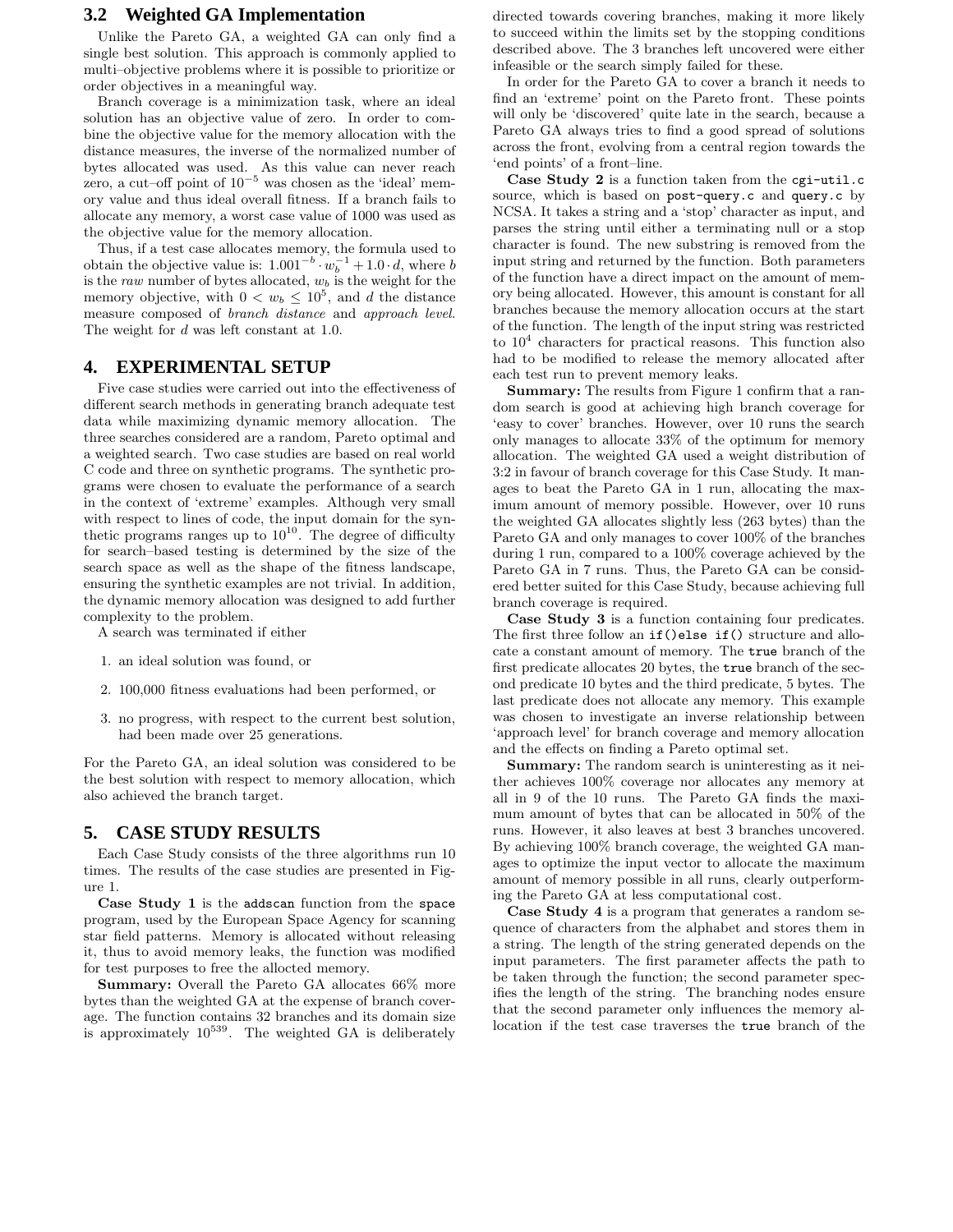first predicate. If a test case fails to cover this branch, the memory allocation for the rest of the function will either be constant, or, in one case, the function will exit prematurely and no memory will be allocated.

**Summary:** The input domain for Case Study 4 is  $10^5$ and the maximum number of bytes that can be allocated is restricted to 256. Even though the input domain is quite small, all methods fail to cover 100% of the branches. One of the uncovered branches is controlled by a predicate checking if the memory allocation was successful. The true branch of this predicate can be considered infeasible because of the restrictions imposed on the memory allocation. All other branches are covered by the weighted GA 40% of the time. Both the Pareto GA and random search fail to cover at least 1 more branch than the weighted GA. One of these uncovered branches is controlled by a flag–containing predicate. Flags are known to inhibit the performance of a GA [3] and flag controlled branches are unlikely to be covered by a random search. The success of the weighted GA in covering this branch can be explained by the distribution of weights. These ensure more resource is spent on the branch coverage objective compared to the Pareto GA, which shares its resources amongst the objectives.

Case Study 5 is a function constructed to produce a 'difficult to search' fitness landscape for the GAs [22]. To further add complexity, the memory allocation is constant for all but one branch. The false branch of a 'hard to cover' predicate contains an additional reallocation of memory, which in effect 'rewards' a search for missing the target, creating a deliberate conflict between the two objectives.

Summary: The random search fails to allocate more than 33% of the total possible memory and only covers 17% of all branches. Perhaps surprisingly the Pareto GA outperforms the weighted GA by covering at least 1 more branch than the weighted GA in all but 1 run. It also consistently allocates the maximum number of bytes possible over the 10 runs, whereas the weighted GA only manages to do so in 50% of the runs.

#### **6. DISCUSSION**

This section discusses the findings of the case studies from Section 5 and the results presented in Figure 1. It also includes some insights gained during the case studies.

For Case Studies 3 and 4 the weighted GA clearly outperforms the Pareto GA in all objectives. Case Study 1 presents a trade–off between the two GAs. The weighted GA covers an average 88% of the branches, compared to just under 80% covered by the Pareto GA. However, the weighted GA only manages to allocate about 34% of the number of bytes the Pareto GA allocates over 10 runs. In Case Study 2 the Pareto GA achieves an overall higher branch coverage than the weighted GA, while allocating an equal number of bytes. Finally, in Case Study 5 the Pareto GA again beats the weighted GA over a total of 10 runs.

The maximum number of bytes recorded during the case studies refer to the highest values found by a test case which covered a particular target. Any 'better' value found for this objective whilst attempting the target was not recorded if the test case missed the target and covered another branch, e.g. branch b instead. However, Figure 2 shows that the ideal solution for branch b will allocate at least the same amount of memory.

Overall, the findings suggest that it is not possible to pick

one search method over another, as each performs better in some cases. For example, Table 1 illustrates that both the weighted and Pareto GA, cover branches missed by either Pareto or weighted GA respectively. Equally, both approaches have a number of disadvantages; the high computational cost associated with the Pareto GA and the difficulty of finding the most efficient set of weights for the weighted GA. For some example functions even a slight increase in the weight for the memory objective resulted in a significant drop in branch coverage. For others, adjusting the weights did not seem to affect the branch coverage and only marginally improved the memory allocation, even with a 'drastic' redistribution of weights. A set of experiments were carried out to investigate the impact different weights have on the behaviour of the weighted GA, but space prohibits a full discussion of these results.

Given the results presented in Table 1 and Figure 1, a hybrid approach may be advisable. For example, a weighted GA could be used to cover branches for which the Pareto GA failed to find test cases. This would also solve the issue of not being able to evaluate the performance of a weighted GA for an objective with an undefined optimum. Case Study 1 is an example where the maximum number of bytes allocated by the weighted GA is meaningless without a point of reference. The Pareto GA is more likely to find a good approximation to the 'real' optimum because it has less room for error, e.g. by not having an ideal distribution of weights.

The case studies also revealed that, in most cases, the Pareto GA does not produce a front–line. It converges at a single solution instead (see Figure 3). Where a front–line exists, it often lacks diversity. While this is not entirely due to the subgoal approach, it is emphasized by it.

For a front–line to contain many points, the target branch needs to either allocate varying amounts of memory, or an inverse relationship between the distance of a test case from the target and the memory allocated by it must exist (see Figure 2).

In any other scenario the front–line contains at most two points; one point representing a case that reached the target and the other, any test case that happens to allocate more memory than the first but misses the target.

Another issue revealed is that 100% branch coverage is very hard to achieve for programs containing malloc/calloc/ realloc statements. After allocating memory, a well written program should check whether the allocation has been successful. It is these cases that are of interest, and which partly motivated the exploration of applying a Pareto GA to the branch coverage problem. However, to exhaust a program's heap space can be very challenging, possibly requiring a large number of loop–iterations or the presence of a memory leak to name but a few scenarios. Once the heap space is exhausted, the C program may crash, especially if it is not well written. As a result, the test environment will also terminate, thus being unable to log the test case that caused the crash.

#### **7. RELATED WORK**

The first research in this area used symbolic execution [15] and constraint solving [9, 24]. More recently, search– based approaches to test data generation have proved to be a popular application of Search–Based Software Engineering.

Many test data generation scenarios can be attacked using a search–based approach, with examples in the literature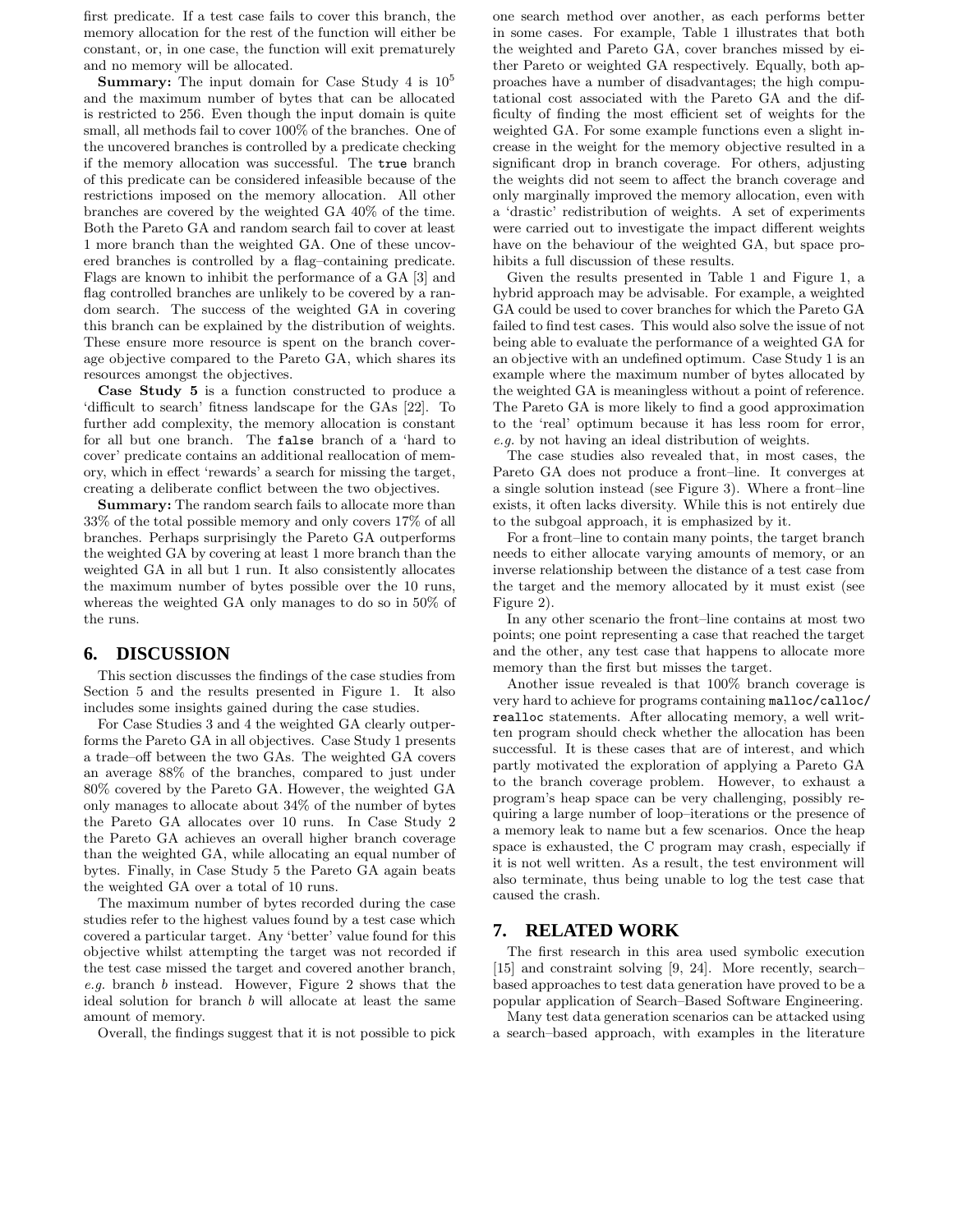

Figure 1: Results of the branch coverage and memory allocation achieved by three different algorithms: a random search, a Pareto GA and weighted GA



Figure 2: Final Pareto fronts produced for targets 1T and 1F. The upper point on the y–axis represents the 'ideal' solution for target 1F. As can be seen, once the branch has been reached, a single solution will dominate all others because it is the only branch allocating memory. When attempting to cover target 1T on the other hand, the Pareto optimal set potentially consists of an infinite number of solutions. The graph combines five runs which reveal little variance between the front–lines produced. Interestingly, the 'ideal' point for target 1F corresponds to the maximum value contained within the Pareto optimal set for target 1T with respect to memory allocation.

including temporal testing [30], stress testing [6], finite state machine testing [10] and exception testing [27].

The present paper is concerned with the problem of generating test data for structural testing; in particular branch coverage. Hitherto, this has turned out to be by far the most popular of all the applications of search–based test data generation. Korel [16] was one of the first authors to apply search–based techniques to the problem of branch adequate test data generation. Korel used a variation of hill climbing called the alternating variable method. Like other authors, for Korel the goal was a single–objective; to cover some 'difficult' branch not yet covered by a more lightweight

random search. Xanthakis et al. [32] were the first authors to apply evolutionary computation algorithms to test data generation problems. They formulated the problem as a single–objective function of achieving coverage of paths. McMinn [20] provides a comprehensive survey of search– based test data generation.

In the past decade many authors have also addressed the problem of automated search for branch adequate test sets [5, 14, 16, 17, 19, 25, 28, 29, 32, 33]. For example, Baresel et al. and Bottaci consider the problems of fitness function definition [4, 5]. Jones et al. [14], McGraw et al. [19], Pargas and Harrold [25] and Wegener et al. [29] introduce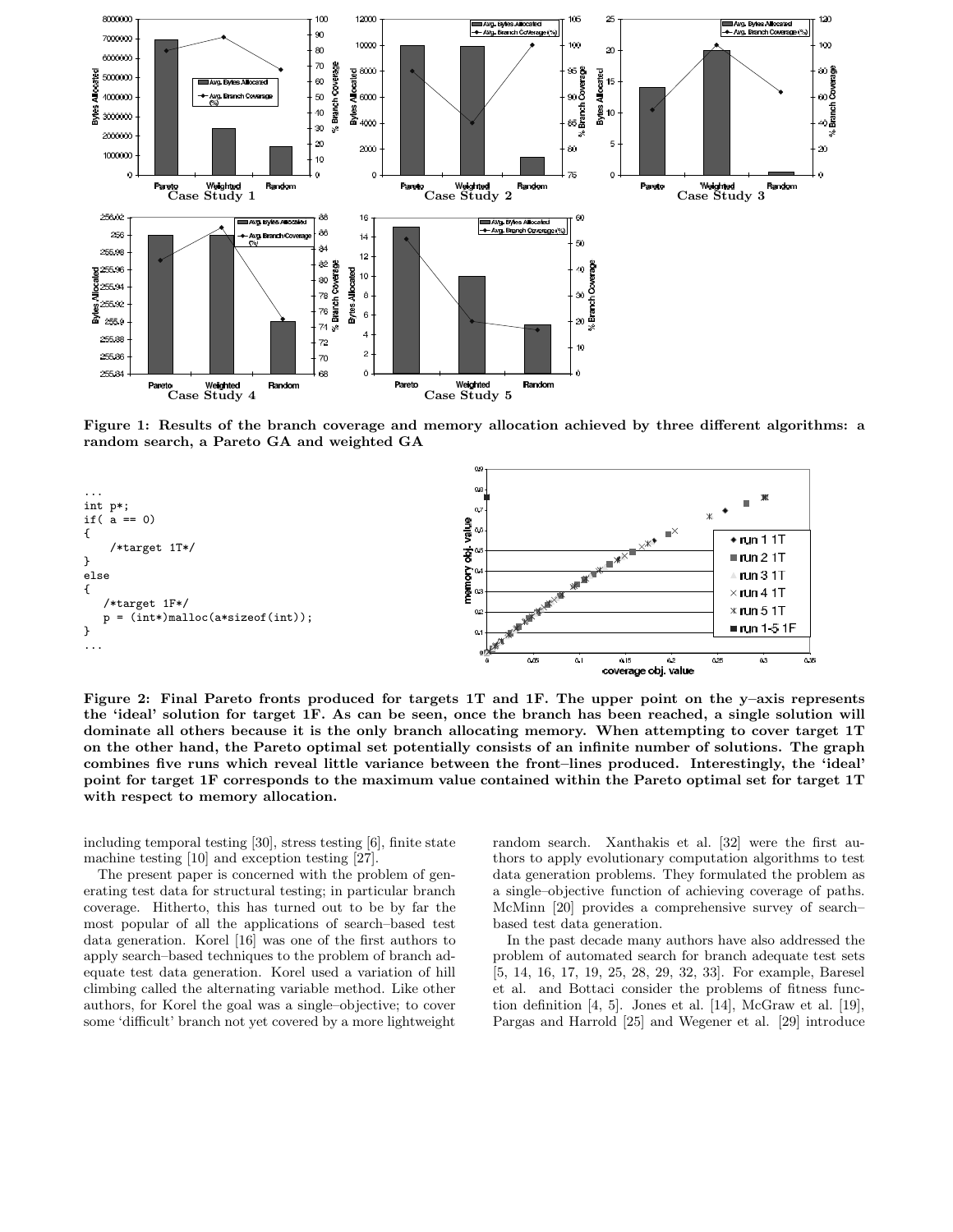Branch ID | Example Function

|       | char *makeword(char *line, char stop) {<br>int $x = 0, y;$<br>char *word;<br>$word=(char *)malloc(sizeof(char)*(strlen(line) + 1));$ |  |  |
|-------|--------------------------------------------------------------------------------------------------------------------------------------|--|--|
| 1T/1F | for(x=0;((line[x]) & (line[x] != stop)); x++)<br>$word[x] = line[x];$                                                                |  |  |
|       | word $[x] = '0';$                                                                                                                    |  |  |
| 2T/2F | $if(line[x]) +x;$<br>$v=0$ :                                                                                                         |  |  |
| 3T/3F | $while(line[y++] = line[x++]);$                                                                                                      |  |  |
|       | return word;                                                                                                                         |  |  |

| branch<br>ID       | $_{\rm bytes}$<br>allocated |  |
|--------------------|-----------------------------|--|
| 1T                 | {9634}                      |  |
| 1F                 | ${9856}$                    |  |
| 2T                 | ${9692}$                    |  |
| 2F                 | ${1194}$                    |  |
| 3Τ                 | ${9553}$                    |  |
| 3F                 | 9649                        |  |
| Pareto optimal set |                             |  |

Figure 3: The table to the right presents the Pareto optimal sets for each 'subgoal' of the example function used in Case Study 2. It combines the results collected over five runs and illustrates that it is often not possible to generate a Pareto front–line when considering branch coverage and memory allocation as a MOP. Although the amount of dynamic memory allocated depends on the input parameters, it is constant for all branches. As a result one solution will dominate all others with respect to a particular target.

| $\operatorname{branch}% \left( \mathcal{N}\right) \equiv\operatorname*{length}\left( \mathcal{N}\right)$ | bytes allocated | distance        |
|----------------------------------------------------------------------------------------------------------|-----------------|-----------------|
| ΙD                                                                                                       | Pareto/weighted | Pareto/weighted |
|                                                                                                          | 2826560/690360  | 0.001997004/0   |
| 9                                                                                                        | 2494888/534160  | 0.005979056/0   |
| 10                                                                                                       | 5622848/1529968 | 1.001997004/0   |
| 11                                                                                                       | 5978016/1309352 | 2.001997004/0   |
| 12                                                                                                       | 6372608/586784  | 2.001997004/0   |
| 15                                                                                                       | 6969776/518320  | 0.000699161/0   |
| 16                                                                                                       | 1374560/1304160 | 0.5/0           |
| 17                                                                                                       | 2644048/758032  | 1.000999001/0   |
| 21                                                                                                       | 2455024/195888  | 3.000999001/0   |
| 28                                                                                                       | 6728128/291368  | /6.2            |

Table 1: The table shows the branches covered by the weighted GA and not the Pareto GA, or vice versa. The 'distance' measure illustrates how close the best solution came to traversing the target branch. It combines the normalized branch distance and the approach level. A 0 distance indicates a branch has been covered. These results were obtained during Case Study 1.

approaches to evolutionary search for branch adequate test data.

Other authors address closely related structural test adequacy criteria. For example, Xiao et al. [33] compare Evolutionary Testing with simulated annealing for the problem of condition-decision coverage, an alternative structural test data generation goal which can be reformulated as a branch adequacy problem using a testability transformation [11]. Mansour and Salame [17] consider the problem of path coverage, which is a stronger form of test adequacy than branch coverage, comparing evolutionary testing, hill climbing and simulated annealing.

However, despite the large body of work on search–based test data generation, all previous work has considered the problem as a single–objective problem. The present paper is the first to introduce a multi–objective formulation of the problem, considering both weighted and Pareto formulations of multi–objective optimality for the structural adequacy criterion of branch coverage.

Many other non–structural test data generation goals have been considered in the literature [6, 10, 30, 27], and these have also been formulated as single–objective search problems. These other forms of search–based test data generation may also benefit from a multi–objective approach, as there may be several goals which the tester would like to achieve in determining a set of test data. However, the consideration of multi–objective formulations of non–structural test data generation remains a problem for future work.

#### **8. CONCLUSION AND FUTURE WORK**

This paper has presented a first multi–objective approach to branch coverage. Traditionally, the aim of branch coverage has solely been to find test cases which traverse a specific branch. The paper supplements this goal with the additional objective of consuming as much dynamic memory as possible at the same time.

Five case studies, two based on real world C code and three created to push the techniques to the extremes, compared the performance of three search methods: a random search, Pareto GA and weighted GA. The results show that a weighted GA is best suited in most cases, achieving the same results as a Pareto GA more efficiently. However, the studies also reveal that a hybrid approach between the two algorithms may offer the best overall results.

One of the issues revealed during the case studies was the balancing of weights between the different objectives. For example, the ratios used for the case studies presented in Section 5 were obtained by 'trial and error'. Future work will investigate if a meta–heuristic search method could be used to find an ideal set of weights. An empirical evaluation on larger real world programs is also planned, comparing various algorithms applied to multi–objective branch coverage problems. For this, additional techniques, such as a hierarchical GA, will be considered.